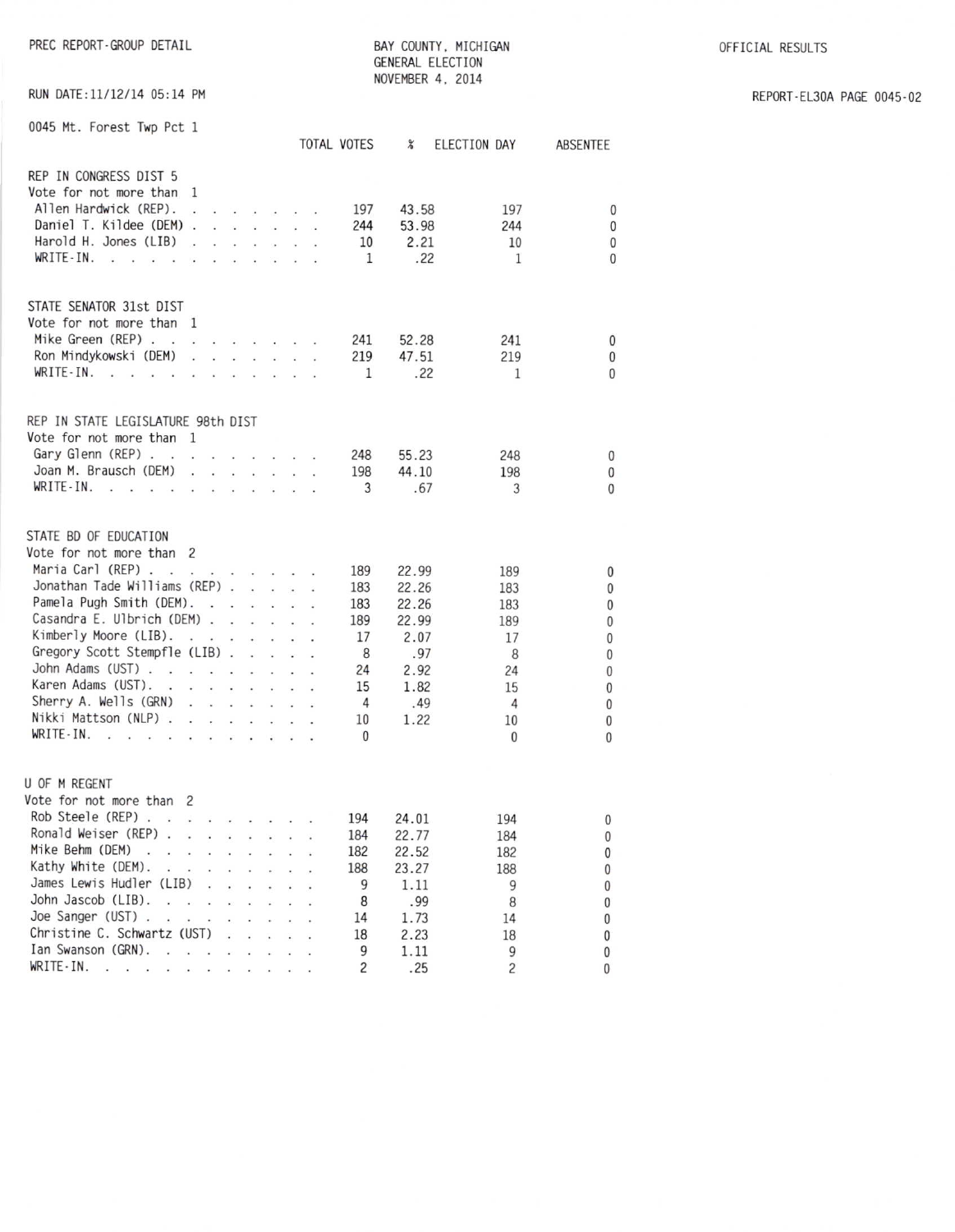PREC REPORT-GROUP DETAIL

BAY COUNTY, MICHIGAN GENERAL ELECTION NOVEMBER 4, 2014

REPORT-EL30A PAGE 0045-03

RUN DATE: 11/12/14 05:14 PM

| 0045 Mt. Forest Twp Pct 1                                                                                                                                                                                                                                                                                                                                                                                                                          |    |  |              | <b>TOTAL VOTES</b> | X     | ELECTION DAY   | ABSENTEE     |
|----------------------------------------------------------------------------------------------------------------------------------------------------------------------------------------------------------------------------------------------------------------------------------------------------------------------------------------------------------------------------------------------------------------------------------------------------|----|--|--------------|--------------------|-------|----------------|--------------|
| <b>MSU TRUSTEE</b>                                                                                                                                                                                                                                                                                                                                                                                                                                 |    |  |              |                    |       |                |              |
| Vote for not more than 2                                                                                                                                                                                                                                                                                                                                                                                                                           |    |  |              |                    |       |                |              |
| Melanie Foster (REP).<br>$\begin{array}{cccccccccccccc} \Box & \Box & \Box & \Box & \Box & \Box & \Box & \Box & \Box & \Box \end{array}$                                                                                                                                                                                                                                                                                                           |    |  |              | 202                | 24.91 | 202            |              |
| Jeff Sakwa (REP)                                                                                                                                                                                                                                                                                                                                                                                                                                   |    |  |              | 180                | 22.19 | 180            | 0            |
| Faylene Owen (DEM).                                                                                                                                                                                                                                                                                                                                                                                                                                |    |  | ó.           | 184                |       |                | 0            |
| a contractor and a contractor<br>George J. Perles (DEM) .                                                                                                                                                                                                                                                                                                                                                                                          |    |  |              |                    | 22.69 | 184            | $\bf{0}$     |
| $\mathbf{a}$ , $\mathbf{a}$ , $\mathbf{a}$ , $\mathbf{a}$ , $\mathbf{a}$ , $\mathbf{a}$                                                                                                                                                                                                                                                                                                                                                            |    |  |              | 170                | 20.96 | 170            | $\pmb{0}$    |
| Michael H. Miller (LIB).<br>and and a strong control.                                                                                                                                                                                                                                                                                                                                                                                              |    |  |              | 11                 | 1.36  | 11             | $\pmb{0}$    |
| Raymond Moses (LIB)<br>$-1$ $-1$ $-1$ $-1$                                                                                                                                                                                                                                                                                                                                                                                                         |    |  |              | 7                  | .86   | $\overline{7}$ | $\mathbf{0}$ |
| Crystal Van Sickle (UST)<br>$\begin{array}{cccccccccccccc} \bullet & \bullet & \bullet & \bullet & \bullet & \bullet & \bullet & \bullet & \bullet & \bullet \end{array}$                                                                                                                                                                                                                                                                          |    |  |              | 21                 | 2.59  | 21             | $\mathbf 0$  |
| Stephen J. Young (UST)                                                                                                                                                                                                                                                                                                                                                                                                                             |    |  |              | 15                 | 1.85  | 15             | $\bf{0}$     |
| Adam Adrianson (GRN).                                                                                                                                                                                                                                                                                                                                                                                                                              |    |  |              | 4                  | .49   | 4              | $\pmb{0}$    |
| Terry Link $(GRN)$ .                                                                                                                                                                                                                                                                                                                                                                                                                               |    |  |              | 5                  | .62   | 5              | $\pmb{0}$    |
| Bridgette Guzman (NLP)                                                                                                                                                                                                                                                                                                                                                                                                                             |    |  |              | 10                 | 1.23  | 10             | $\mathbf{0}$ |
| WRITE-IN.<br>$\mathcal{L}(\mathbf{r})$<br>$\label{eq:reduced} \mathbf{r} = \mathbf{r} - \mathbf{r} - \mathbf{r} - \mathbf{r} - \mathbf{r} - \mathbf{r}$<br>à.<br>¥<br>$\cdot$                                                                                                                                                                                                                                                                      |    |  |              | $\overline{c}$     | .25   | 2              | 0            |
| WAYNE STATE GOV                                                                                                                                                                                                                                                                                                                                                                                                                                    |    |  |              |                    |       |                |              |
| Vote for not more than 2                                                                                                                                                                                                                                                                                                                                                                                                                           |    |  |              |                    |       |                |              |
| Michael Busuito (REP)<br>the company of the company                                                                                                                                                                                                                                                                                                                                                                                                |    |  | $\mathbf{r}$ | 183                | 23.31 | 183            | 0            |
| Satish Jasti (REP)                                                                                                                                                                                                                                                                                                                                                                                                                                 |    |  |              | 159                | 20.25 | 159            | 0            |
| Marilyn Kelly (DEM)                                                                                                                                                                                                                                                                                                                                                                                                                                |    |  |              | 198                | 25.22 | 198            | $\theta$     |
| Dana Alicia Thompson (DEM).<br>and the control                                                                                                                                                                                                                                                                                                                                                                                                     |    |  |              | 176                | 22.42 | 176            | $\mathbf{0}$ |
| Dan Goebel (LIB)                                                                                                                                                                                                                                                                                                                                                                                                                                   |    |  |              | 9                  | 1.15  | 9              | $\mathbf 0$  |
| Brian Richard Wright (LIB).<br><b>Service Control</b>                                                                                                                                                                                                                                                                                                                                                                                              |    |  |              | 5                  |       |                |              |
| Shari A. Matkin (UST)                                                                                                                                                                                                                                                                                                                                                                                                                              |    |  |              |                    | .64   | 5              | 0            |
| $\ddot{\phantom{a}}$<br>the contract of the contract of                                                                                                                                                                                                                                                                                                                                                                                            |    |  |              | 17                 | 2.17  | 17             | 0            |
| Marc Joseph Sosnowski (UST)                                                                                                                                                                                                                                                                                                                                                                                                                        |    |  |              | 17                 | 2.17  | 17             | 0            |
| Margaret Guttshall (GRN)                                                                                                                                                                                                                                                                                                                                                                                                                           |    |  |              | 7                  | .89   | 7              | 0            |
| Latham T. Redding (GRN).<br>and the second control of the second                                                                                                                                                                                                                                                                                                                                                                                   |    |  |              | 4                  | .51   | 4              | 0            |
| Yolanda Robson (NLP).                                                                                                                                                                                                                                                                                                                                                                                                                              |    |  |              | 9                  | 1.15  | 9              | 0            |
| WRITE-IN.<br>$\mathcal{A}$ , and $\mathcal{A}$ , and $\mathcal{A}$ , and $\mathcal{A}$ , and $\mathcal{A}$ , and $\mathcal{A}$                                                                                                                                                                                                                                                                                                                     |    |  |              | $\mathbf{1}$       | .13   | $\mathbf{1}$   | $\theta$     |
| ROAD COMMISSIONER                                                                                                                                                                                                                                                                                                                                                                                                                                  |    |  |              |                    |       |                |              |
| Vote for not more than<br>$\mathbf{1}$                                                                                                                                                                                                                                                                                                                                                                                                             |    |  |              |                    |       |                |              |
| Ed Meylan (REP)                                                                                                                                                                                                                                                                                                                                                                                                                                    |    |  |              | 257                | 55.99 | 257            | 0            |
| Edward L. Rivet (DEM)                                                                                                                                                                                                                                                                                                                                                                                                                              |    |  |              | 201                | 43.79 | 201            | 0            |
| WRITE-IN.<br>2012 10:00 to 10:00 to 10:00 to 10:00                                                                                                                                                                                                                                                                                                                                                                                                 |    |  |              | 1                  | .22   | 1              | 0            |
|                                                                                                                                                                                                                                                                                                                                                                                                                                                    |    |  |              |                    |       |                |              |
| CO COMMISSIONER 1st DIST                                                                                                                                                                                                                                                                                                                                                                                                                           |    |  |              |                    |       |                |              |
| Vote for not more than 1                                                                                                                                                                                                                                                                                                                                                                                                                           |    |  |              |                    |       |                |              |
| Brandon DeFrain (REP)                                                                                                                                                                                                                                                                                                                                                                                                                              |    |  |              | 192                | 43.64 | 192            | $\mathbf{0}$ |
| Michael Duranczyk (DEM).                                                                                                                                                                                                                                                                                                                                                                                                                           |    |  |              | 246                | 55.91 | 246            | $\mathbf{0}$ |
| $WRITE-IN.$<br>$\sim$                                                                                                                                                                                                                                                                                                                                                                                                                              |    |  |              | 2                  | .45   | 2              | $\mathbf{0}$ |
| JUSTICE OF SUPREME COURT                                                                                                                                                                                                                                                                                                                                                                                                                           |    |  |              |                    |       |                |              |
| Vote for not more than 2                                                                                                                                                                                                                                                                                                                                                                                                                           |    |  |              |                    |       |                |              |
| Richard Bernstein.                                                                                                                                                                                                                                                                                                                                                                                                                                 |    |  |              |                    |       |                |              |
| and the state of the                                                                                                                                                                                                                                                                                                                                                                                                                               |    |  |              | 202                | 29.32 | 202            | 0            |
| Doug Dern<br>$\mathbb{Z}^{\mathbb{Z}^{\times}}$ .<br>$\ddot{\phantom{0}}$                                                                                                                                                                                                                                                                                                                                                                          | ¥. |  |              | 36                 | 5.22  | 36             | $\mathbf{0}$ |
| Bill Murphy.<br>$\mathbf{X}=\mathbf{X}^T\mathbf{X}^T\mathbf{X}^T$ . We have<br>$\cdot$ $\cdot$                                                                                                                                                                                                                                                                                                                                                     |    |  |              | 72                 | 10.45 | 72             | $\mathbf{0}$ |
| James Robert Redford. .<br>$\mathbf{r}$<br>v.                                                                                                                                                                                                                                                                                                                                                                                                      |    |  |              | 159                | 23.08 | 159            | 0            |
| Brian Zahra.<br>$\cdot$ $\cdot$ $\cdot$<br>$\ddot{\phantom{0}}$                                                                                                                                                                                                                                                                                                                                                                                    |    |  |              | 218                | 31.64 | 218            | 0            |
| WRITE-IN.<br>$\begin{array}{cccccccccccccc} \mathbf{1} & \mathbf{1} & \mathbf{1} & \mathbf{1} & \mathbf{1} & \mathbf{1} & \mathbf{1} & \mathbf{1} & \mathbf{1} & \mathbf{1} & \mathbf{1} & \mathbf{1} & \mathbf{1} & \mathbf{1} & \mathbf{1} & \mathbf{1} & \mathbf{1} & \mathbf{1} & \mathbf{1} & \mathbf{1} & \mathbf{1} & \mathbf{1} & \mathbf{1} & \mathbf{1} & \mathbf{1} & \mathbf{1} & \mathbf{1} & \mathbf{1} & \mathbf{1} & \mathbf{1} &$ |    |  |              | 2                  | .29   | 2              | $\theta$     |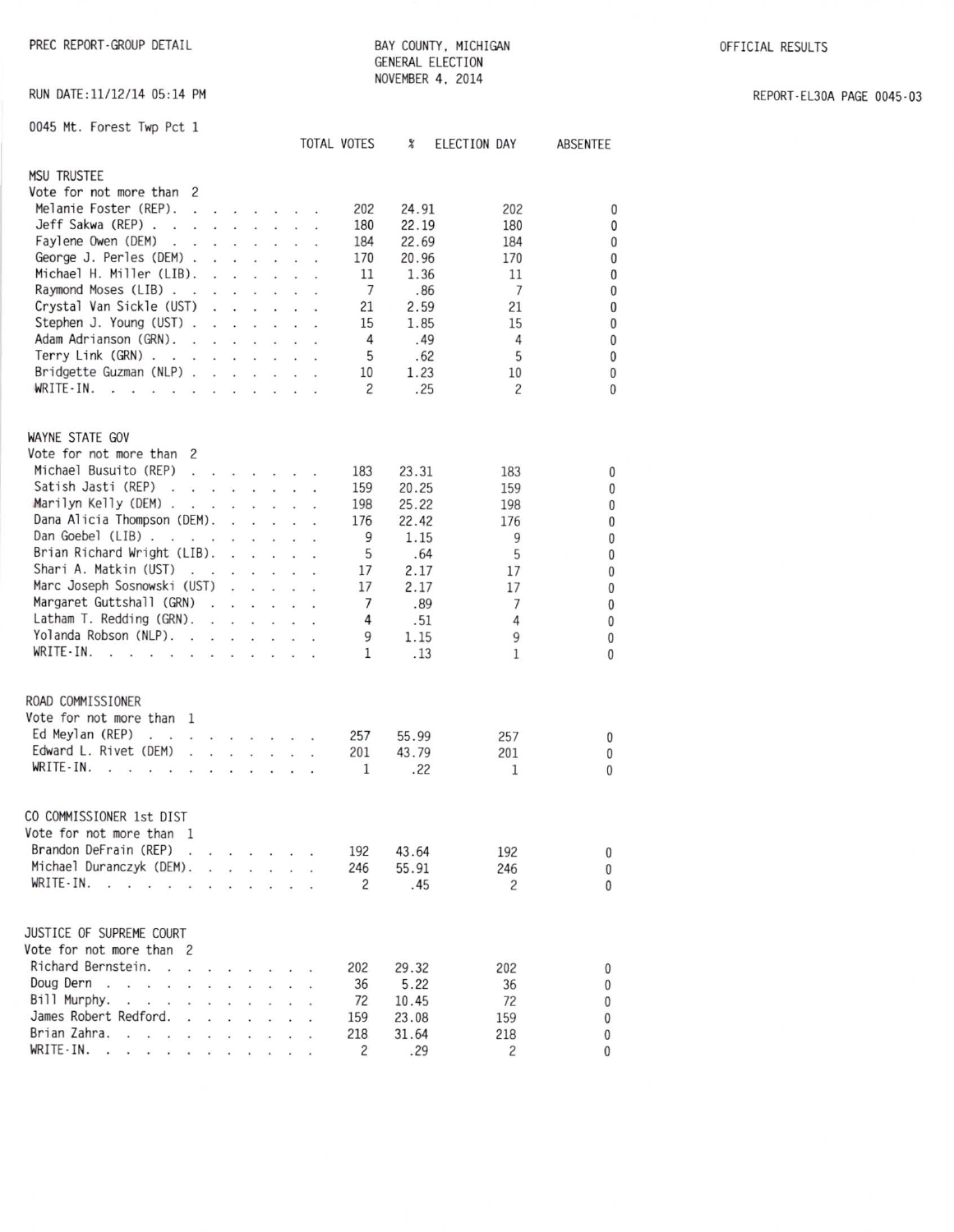OFFICIAL RESULTS

PREC REPORT-GROUP DETAIL

BAY COUNTY, MICHIGAN GENERAL ELECTION NOVEMBER 4, 2014

RUN DATE:11/12/14 05:14 PM

| REPORT-EL30A PAGE 0045-04 |  |  |
|---------------------------|--|--|
|---------------------------|--|--|

| 0045 Mt. Forest Twp Pct 1                                       |                          |     |                                         |  |        | TOTAL VOTES    | $\chi$ | ELECTION DAY   | ABSENTEE     |
|-----------------------------------------------------------------|--------------------------|-----|-----------------------------------------|--|--------|----------------|--------|----------------|--------------|
| JUSTICE OF SUPREME COURT Partial 1/1/17                         |                          |     |                                         |  |        |                |        |                |              |
| Vote for not more than 1                                        |                          |     |                                         |  |        |                |        |                |              |
| Kerry L. Morgan                                                 |                          |     |                                         |  |        | 44             | 12.15  | 44             | $\bf{0}$     |
| Deborah A. Thomas.                                              |                          |     |                                         |  |        | 94             | 25.97  | 94             | $\bf{0}$     |
| David Viviano.                                                  |                          |     |                                         |  |        | 222            | 61.33  | 222            | $\mathbf{0}$ |
| $WRITE-IN.$                                                     |                          |     |                                         |  |        | $\overline{c}$ | .55    | 2              | $\Omega$     |
| 4th DIST JUDGE COURT APPEALS INCUMBENT                          |                          |     |                                         |  |        |                |        |                |              |
| Vote for not more than 3                                        |                          |     |                                         |  |        |                |        |                |              |
| Michael J. Kelly                                                |                          |     |                                         |  |        | 257            | 39.91  | 257            | 0            |
| Amy Ronayne Krause                                              |                          |     |                                         |  |        | 202            | 31.37  | 202            | $\bf{0}$     |
| Patrick Murphy Meter.                                           |                          |     |                                         |  |        | 180            | 27.95  | 180            | $\bf 0$      |
| $WRITE-IN.$                                                     | ÷.                       | ÷.  | $\mathcal{L}$                           |  |        | 5              | .78    | 5              | $\mathbf{0}$ |
|                                                                 |                          |     |                                         |  |        |                |        |                |              |
| 18th CIRCUIT COURT JUDGE INCUMBENT                              |                          |     |                                         |  |        |                |        |                |              |
| Vote for not more than 1                                        |                          |     |                                         |  |        |                |        |                |              |
| Joseph K. Sheeran.                                              |                          |     |                                         |  |        | 300            | 99.01  | 300            | $\mathbf 0$  |
| WRITE-IN.                                                       |                          |     |                                         |  |        | 3              | .99    | 3              | $\Omega$     |
| 74th DISTRICT COURT JUDGE INCUMBENT<br>Vote for not more than 1 |                          |     |                                         |  |        |                |        |                |              |
| Dawn A. Klida                                                   |                          |     |                                         |  |        | 288            | 98.97  | 288            | 0            |
| WRITE-IN.<br>$\sim$ $\sim$<br>$\sim$                            | $\ddot{\phantom{1}}$     | 140 | <b>Section Control</b>                  |  |        | 3              | 1.03   | 3              | $\mathbf{0}$ |
|                                                                 |                          |     |                                         |  |        |                |        |                |              |
| DELTA - BAY CO                                                  |                          |     |                                         |  |        |                |        |                |              |
| Vote for not more than 1                                        |                          |     |                                         |  |        |                |        |                |              |
| $WRITE-IN.$                                                     | $\cdot$ $\cdot$          |     | $\cdot$ $\cdot$ $\cdot$ $\cdot$ $\cdot$ |  |        | 34             | 100.00 | 34             | $\mathbf{0}$ |
|                                                                 |                          |     |                                         |  |        |                |        |                |              |
| DELTA - MIDLAND                                                 |                          |     |                                         |  |        |                |        |                |              |
| Vote for not more than 1                                        |                          |     |                                         |  |        |                |        |                |              |
| Michael Nash                                                    |                          |     |                                         |  |        | 239            | 99.17  | 239            | 0            |
| WRITE-IN.                                                       |                          |     |                                         |  |        | $\overline{c}$ | .83    | $\overline{c}$ | $\mathbf{0}$ |
| DELTA - MIDLAND CO Partial 12/31/17                             |                          |     |                                         |  |        |                |        |                |              |
| Vote for not more than 1                                        |                          |     |                                         |  |        |                |        |                |              |
| Mary Morrissey.                                                 | the contract of the con- |     |                                         |  |        | 239            | 98.35  | 239            | 0            |
| WRITE-IN.                                                       |                          |     |                                         |  |        | 4              | 1.65   | 4              | $\Omega$     |
|                                                                 |                          |     |                                         |  |        |                |        |                |              |
| DELTA - SAGINAW CO                                              |                          |     |                                         |  |        |                |        |                |              |
| Vote for not more than 1                                        |                          |     |                                         |  |        |                |        |                |              |
| Karen Lawrence-Webster.                                         |                          | ¥.  | the contract of the con-                |  |        | 229            | 98.28  | 229            | $\bf{0}$     |
| WRITE-IN.<br>$\sim$<br>$1 - 1 - 1 - 1$                          |                          |     | $\cdot$ $\cdot$ $\cdot$ $\cdot$         |  | $\sim$ | 4              | 1.72   | 4              | 0            |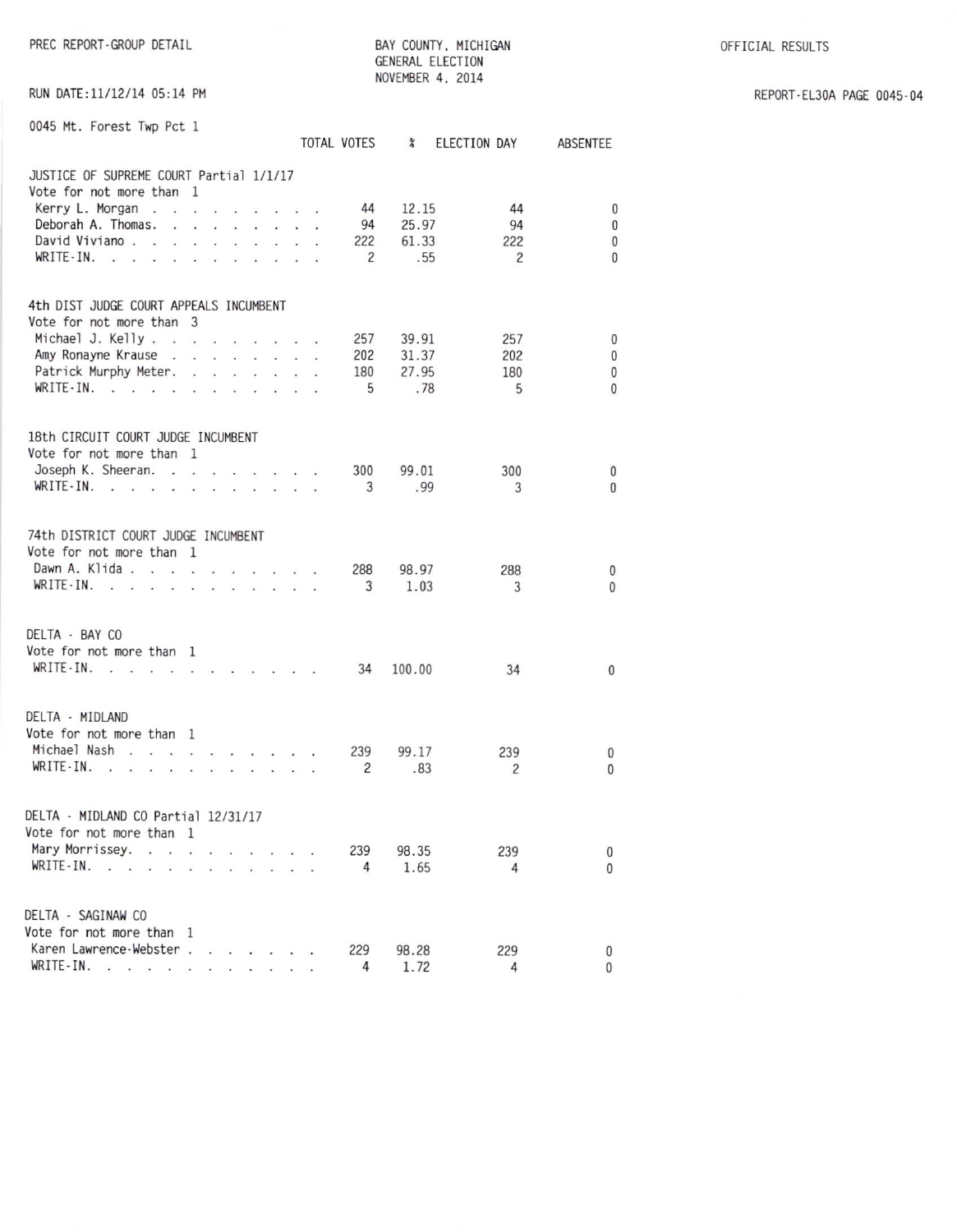PREC REPORT-GROUP DETAIL

BAY COUNTY, MICHIGAN GENERAL ELECTION NOVEMBER 4, 2014

OFFICIAL RESULTS

RUN DATE:11/12/14 05:14 PM

REPORT-EL30A PAGE 0045-05

| 0045 Mt. Forest Twp Pct 1                                                        |           |                                                        |                                                                                                                 |                                          |                       |              |                                                                                                                                                                                                                                             |                         |  | TOTAL VOTES            | $\chi$                  | ELECTION DAY |                        | ABSENTEE                                         |
|----------------------------------------------------------------------------------|-----------|--------------------------------------------------------|-----------------------------------------------------------------------------------------------------------------|------------------------------------------|-----------------------|--------------|---------------------------------------------------------------------------------------------------------------------------------------------------------------------------------------------------------------------------------------------|-------------------------|--|------------------------|-------------------------|--------------|------------------------|--------------------------------------------------|
| PINCONNING AREA SCHOOL BD MEMBER - 6YR<br>Vote for not more than 3               | WRITE-IN. | Michael Bauer<br>Nicole M. Jones<br>Paul J. Pomaville. |                                                                                                                 | <b>The Committee Committee Committee</b> | $\mathcal{L}^{\pm}$ . | ó.           | $\mathbf{r}$ . The set of the set of the set of the set of the set of the set of the set of the set of the set of the set of the set of the set of the set of the set of the set of the set of the set of the set of the set of t<br>$\sim$ | $\cdot$ $\cdot$ $\cdot$ |  | 232<br>206<br>237<br>6 | 34.07<br>30.25<br>34.80 | .88          | 232<br>206<br>237<br>6 | $\Omega$<br>$\mathbf{0}$<br>$\bf{0}$<br>$\Omega$ |
| 14-1 STATE PROPOSAL<br>Vote for not more than 1<br>YES<br>NO.                    |           |                                                        | .<br>Andre andere andere andere andere ander<br>.                                                               |                                          |                       |              |                                                                                                                                                                                                                                             |                         |  | 284<br>173             | 62.14<br>37.86          |              | 284<br>173             | $\mathbf{0}$<br>$\Omega$                         |
| 14-2 STATE PROPOSAL<br>Vote for not more than 1<br><b>YES</b><br>NO.             | $\sim$    |                                                        | <u>.</u><br><b>Contract Contract Contract Contract</b>                                                          |                                          |                       | $\sim$       | .                                                                                                                                                                                                                                           |                         |  | 213<br>242             | 46.81<br>53.19          |              | 213<br>242             | 0<br>$\Omega$                                    |
| HISTORICAL SOCIETY MILL RENEWAL<br>Vote for not more than 1<br><b>YES</b><br>NO. |           |                                                        |                                                                                                                 |                                          |                       |              |                                                                                                                                                                                                                                             |                         |  | 220<br>225             | 49.44<br>50.56          |              | 220<br>225             | 0<br>$\Omega$                                    |
| BAY METOR MILL RENEWAL<br>Vote for not more than<br><b>YES</b><br>NO.            |           |                                                        |                                                                                                                 |                                          |                       | $\mathbf{1}$ | and a series of the series of the                                                                                                                                                                                                           |                         |  | 239<br>210             | 53.23<br>46.77          |              | 239<br>210             | $\mathbf{0}$<br>0                                |
| BAY COUNTY LIBRARY MILL RENEWAL<br>Vote for not more than 1<br>YES<br>NO.        | $\sim$    | .                                                      | the contract of the contract of the contract of the contract of the contract of the contract of the contract of |                                          |                       |              |                                                                                                                                                                                                                                             |                         |  | 280<br>176             | 61.40<br>38.60          |              | 280<br>176             | 0<br>0                                           |